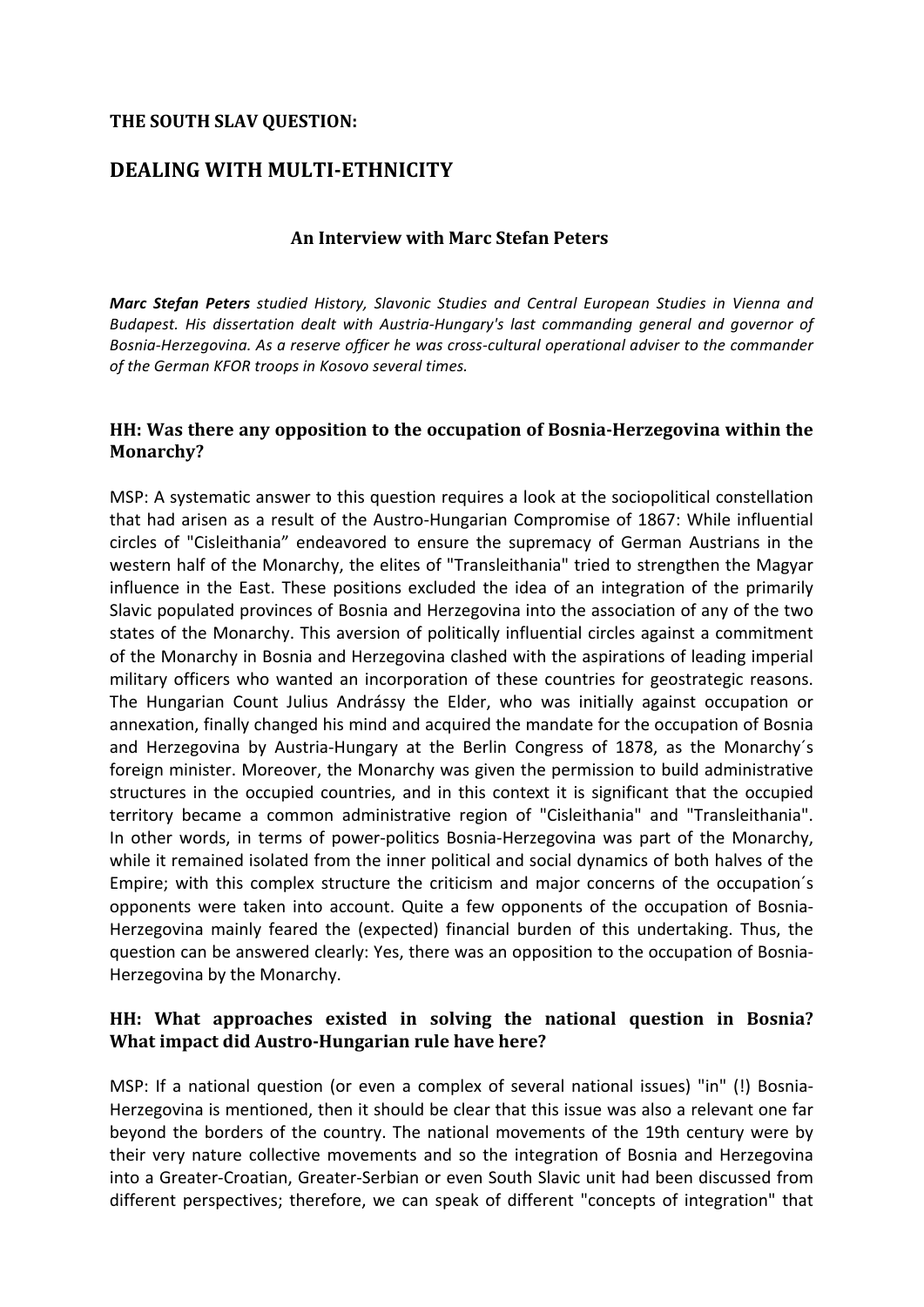competed with each other at least partially. From the perspective of the political leadership of the Monarchy it was almost more important that the number of the already mentioned "concepts of integration" would face the same number of theoretical approaches to implement certain ideas corresponding to the Monarchy's political and constitutional structure. And here the largest discrepancy between the Greater-Croatian and the Greater-Serbian concept came to light: while the Greater-Croatian idea should be realized in the context of a trialistic transformation of the Habsburg Empire, the Greater Serbian idea was irredentist and in the view of Vienna or Budapest subversive per se. During the First World War the so-called "South Slav question" was then discussed more intensively than before. In that process, it became rather clear that it was above all the Hungarian political elite, who wanted to keep the status quo, which practically excluded a change or even a modification of the existing dualistic structure. Initially Hungary, the "winner of 1867", did not want to give up its privileged position as the only partner of "Cisleithania", which would have happened by creating a third state of the Monarchy or even by a general federalization of the Monarchy. Hungary intended to preserve the territorial status quo of both (!) parts of the Empire to maintain the balance of power between the two parts of the Empire. This intention wouldn't have excluded enlarging both states of the Monarchy evenly. But Hungary strived against this idea as well, since any significant expansion of its own territory would have changed the proportion of the Magyar population within the state and would have created a potential trouble spot, which might have evoked an unwanted discussion on the structure of the Monarchy.

## **HH:** Francis Ferdinand was always rumored to have been in favor of a trialistic **structure** of the Monarchy. What plans did he have concerning the Monarchy's **future structure?**

MSP: First, we should go into the topic of "trialism". Yes, it is true that Francis Ferdinand's name was consistently associated to the concept of "trialism". The fact is that the Archduke as heir to the throne had strong aversions to the powerful position Hungary had as part of the dualistic Monarchy; the conservative Francis Ferdinand disapproved of relevant parts of the mostly liberal Hungarian elite taking advantage of their position gained through the compensation of 1867 using it as a vehicle to articulate (potentially) separatist attitudes and promoting one-sided Hungarian interests. Another fact is that the Archduke had at one time or another considered plans to transform the Monarchy after his accession to the throne by creating a South Slav part - this in particular with the aim of weakening the nationalist forces in Budapest. However, the flirtation of the Archduke with the concept of trialism remained a mind game. In particular, Francis Ferdinand saw danger that even the projected South Slav part could have been a hotbed of nationalism; in a letter to the German Emperor William II from 1909, he described trialism as a "disaster." It seems more realistic that the Archduke and his supportive circle of advisers in the Viennese Belvedere Palace formed a kind of informal "think-tank-office", where different plans for a future political reconstruction of the Monarchy were discussed. By all appearances, it seems that the Archduke's considerations for the revision of the Monarchy's political structure oscillated between two landmarks: The consideration of historically grown structures that suggested the idea of a federalization, as well as the requirement to weaken nationalist movements, which would have demanded an authoritarian leadership and centralization. It still might have been like this when he was shot by a nationalist fanatic on 28 June 1914.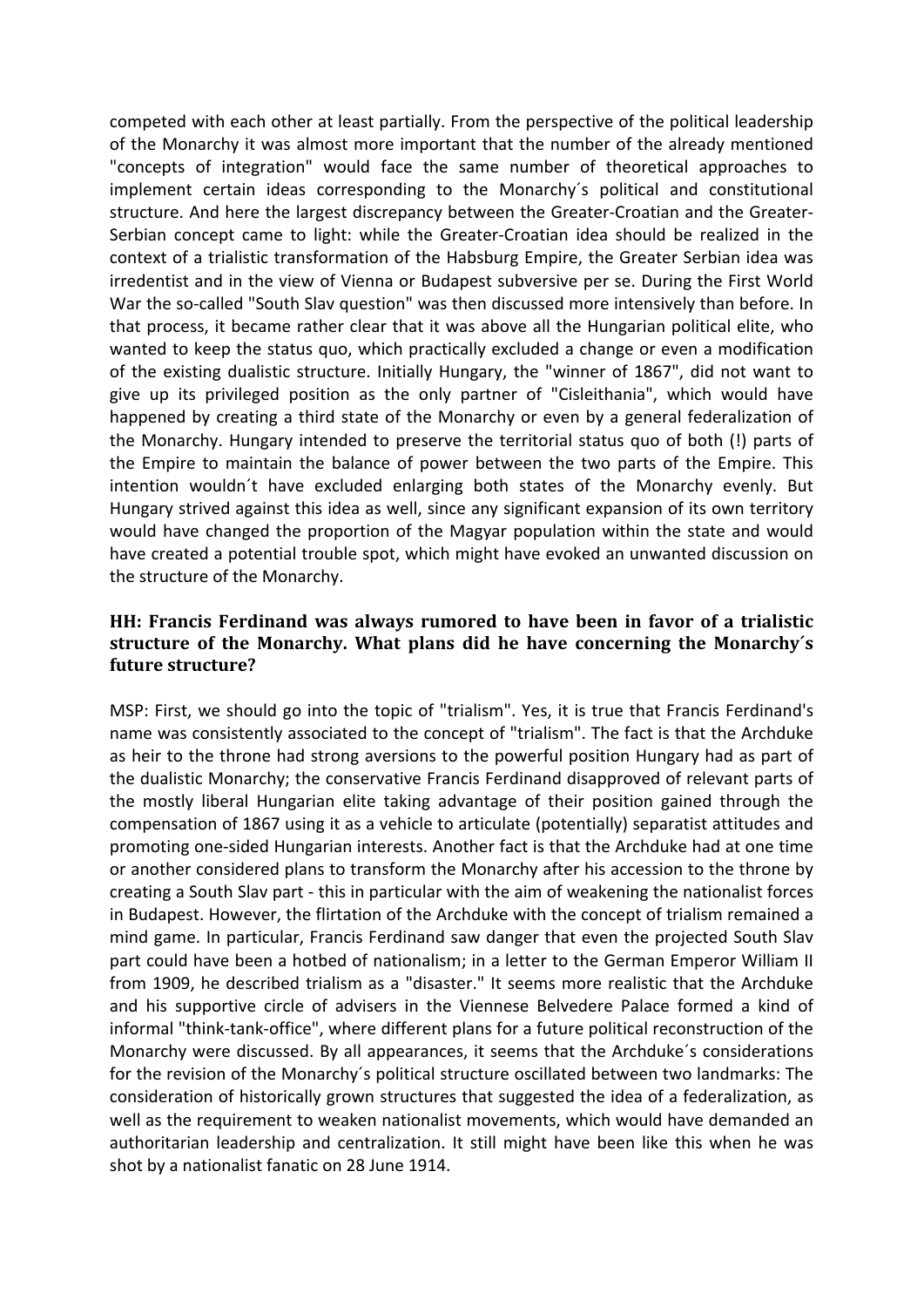## **HH:** What was the Ottoman heritage, which the Monarchy faced in 1878 when **their rule in Bosnia-Herzegovina began?**

MSP: First of all, the so-called "millet-system" was of great importance. This system was an important component of the social order of the Ottoman Empire, which had expanded in the late Middle Ages and the early Modern Period. It enabled the self-management of each denominational group in the Ottoman Empire. Although this system was formally abolished in the 19th century, it has shaped mentalities sustainably: the principle of personal autonomy strengthened the internal cohesion of each denominational group while it underlined the social separation of the denominational groups, so the system worked equally for the purpose of intra-denominational consolidation and inter-religious segregation. Regarding Bosnia-Herzegovina, this meant that the Muslims, Catholics and Orthodox people geographically were living together but socially they were mainly living isolated from one another, when Austria-Hungary invaded in 1878.

## HH: Did the Austro-Hungarian rule influence the "national awakening" in Bosnia-**Herzegovina?**

MSP: We should bear in mind that warnings of the "national awakening" in Bosnia-Herzegovina came from outside. After the occupation of the country, the acting leaders in Zagreb and Belgrade tried to involve the Catholic and Orthodox people in Bosnia-Herzegovina in the Croatian or Serbian national movement. The Monarchy hardly had any influence on these dynamic processes. This changed when it became clear that the group of Bosnian-Herzegovinian Muslims could become a pawn between Croats and Serbs: The Austro-Hungarian Minister of Finance Benjamin Kállay, who was responsible for Bosnia, made a great political move when he supported the traditional privileges of the Muslims thus creating a loyal Muslim society. Moreover, this policy weakened the national ambitions of Zagreb and Belgrade, which was very important for the Monarchy.

## **HH:** What is the most important legacy of the Monarchy in Bosnia-Herzegovina in **your opinion***?*

MSP: In my opinion the raising of the standard of education. Apart from the obvious benefits that the educational policy of the Monarchy brought during the Austro-Hungarian rule for those directly affected, this policy also brought a sustainable orientation of the elite of this country towards (Western-) European values in spite of the collapse of 1918.

## HH: What can the EU learn from the policies of the Monarchy in Bosnia-**Herzegovina?**

MSP: Bosnia-Herzegovina's geopolitical position in a transition zone between Central Europe and the Balkans, a politically rather unstable region, is an aspect that was as relevant in 1878 as it is today. Given the fact that Bosnia-Herzegovina experienced a period of political stability from the beginning of the Austro-Hungarian rule in 1878 and especially by leading the inhabitants to the (West-) European culture, the EU should draw the corresponding conclusions as soon as possible: The EU should put efforts in abolishing the extremely unfortunate Dayton-System and accepting Bosnia-Herzegovina as a member state.